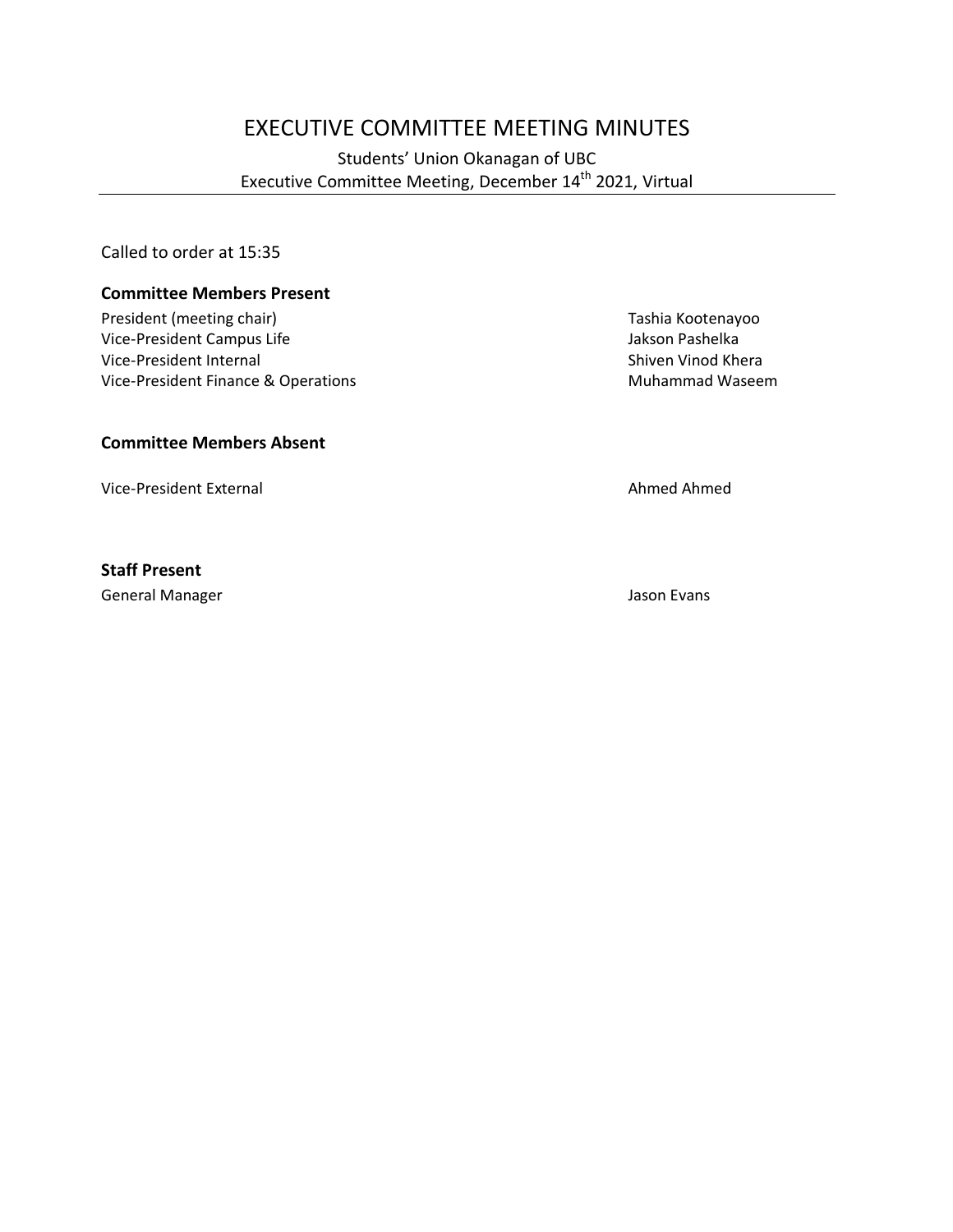## **1.** ACKNOWLEDGEMENT OF TERRITORY

*We would like to acknowledge that we are on the traditional, ancestral territory of the Okanagan Nation. We would like to recognize that learning happened in this place long before this institution was established. It's important that we understand that we are very privileged to be living, working, and learning in these territories that are not our own.*

## **2.** ADOPTION OF AGENDA

21/12/14.01 Khera/Waseem Be it resolved that the agenda be adopted. Carried

- **3.** PRESENTATIONS
- **4.** OLD BUSINESS

# **4.1 General Manager Signing Authority**

Kootenayoo and Waseem updated the Executive that Evans successfully passed the 90 day probationary period of his employment contract. They notified the committee that a motion would be presented to the Board naming him as a signing authority.

# **5.** NEW BUSINESS

# **5.1 Board of Directors Honorarium**

21/12/14.02

Khera/Pashelka

#### Be it Resolved that the Board pay be distributed as below for December:

| <b>NAME</b>         | PERCENTAGE |
|---------------------|------------|
| Cade Desjarlais.    | 100%       |
| Sam Diab            | 100%       |
| Kirthana Ganesh     | 100%       |
| <b>Grace Halpin</b> | 100%       |
| Josie Leung         | 100%       |
| Laavanya Prakash    | 100%       |
| Kai Rogers          | 100%       |
| Jaanvi Shah         | 100%       |
| Megan Johnston      | 100%       |
| Priscilla Uribe     | 100%       |
| Leoul Woldemariam   | 100%       |
|                     |            |